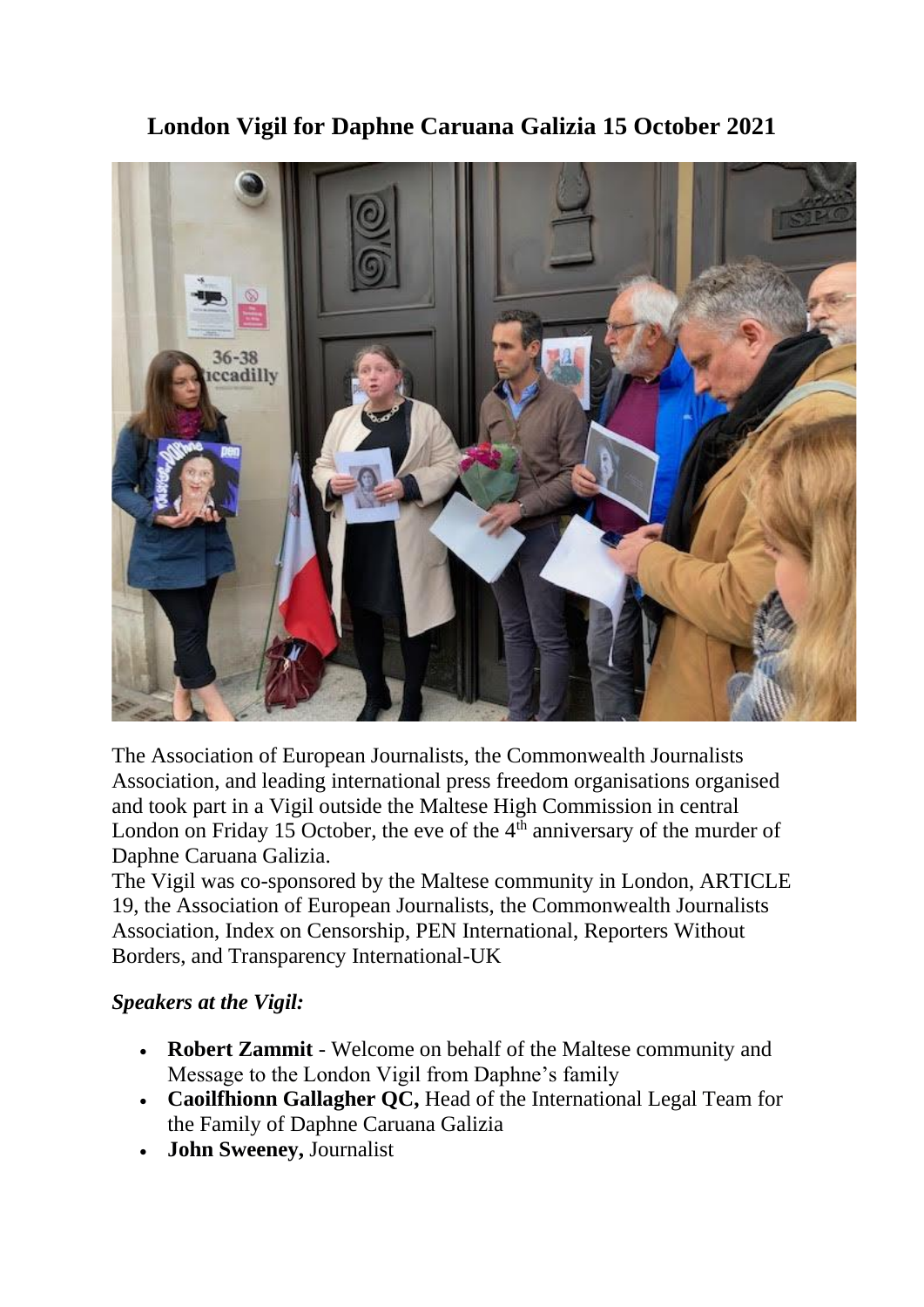- **Bénédicte Paviot,** UK correspondent of France 24 and Chair of the RSF UK Advisory Board
- **William Horsley,** AEJ Media Freedom Representative and AEJ UK chair - reading extracts from Daphne's final interview
- **Azzurra Moores**, Campaigns Officer at Reporters without Borders recommendations of the public inquiry into Daphne's murder
- **Aurélia Dondo**, Europe Programme Coordinator at PEN International reading a poem in Daphne's memory, and closing thank you.

## **Message from Daphne's family**

Four years after her assassination Daphne's words still ring true:

*I* know that what I am writing will not make a difference, but I have to write it *because somebody has to write. We have to document what's happening. Rather than giving into anger or disillusionment it is better, and more consoling, to know that we have done our best to avert the triumph of the undeserving.*

*For years I have been a target of sustained assaults, and not just me but also my sons and other members of my family, across all the media, broadcast, print, the internet, official and unofficial.*

*I will say this to my fellow journalists, the worst thing you can do when you see another journalist under assault by the government or the opposition is to sink your head below the parapet hoping that the same thing will not happen to you. The solution is not to avoid becoming inconvenient but to fight back. What is the point of having freedom of speech if you can't use it to say that the people who govern you are crooks?*

*Never give into authority just because it is authority. If a law is in itself illegal, if it violates fundamental principles of human rights and liberties, then you are not obliged to obey it - on the contrary it is your duty not to do so.*

*We can no longer say that it is corrupt politicians who have brought our society to this point, for it can no longer be denied that those corrupt politicians are a reflection of society.*

*It's true that life is unfair and that much of it can't be helped, but where I can do anything to avoid unfairness, or to set it straight, then I will. I cannot bear the thought of injustice, still less the reality of it.*

*It's the nature of my personality to think in terms of do your worst, until the only option left to you is to take out a contract on my life.*

*They would gladly see me dead, which appears to be the only way that I will shut up.*

To everyone gathered in London today calling for justice, and to everyone following from afar: we will never give up fighting for justice, but could never